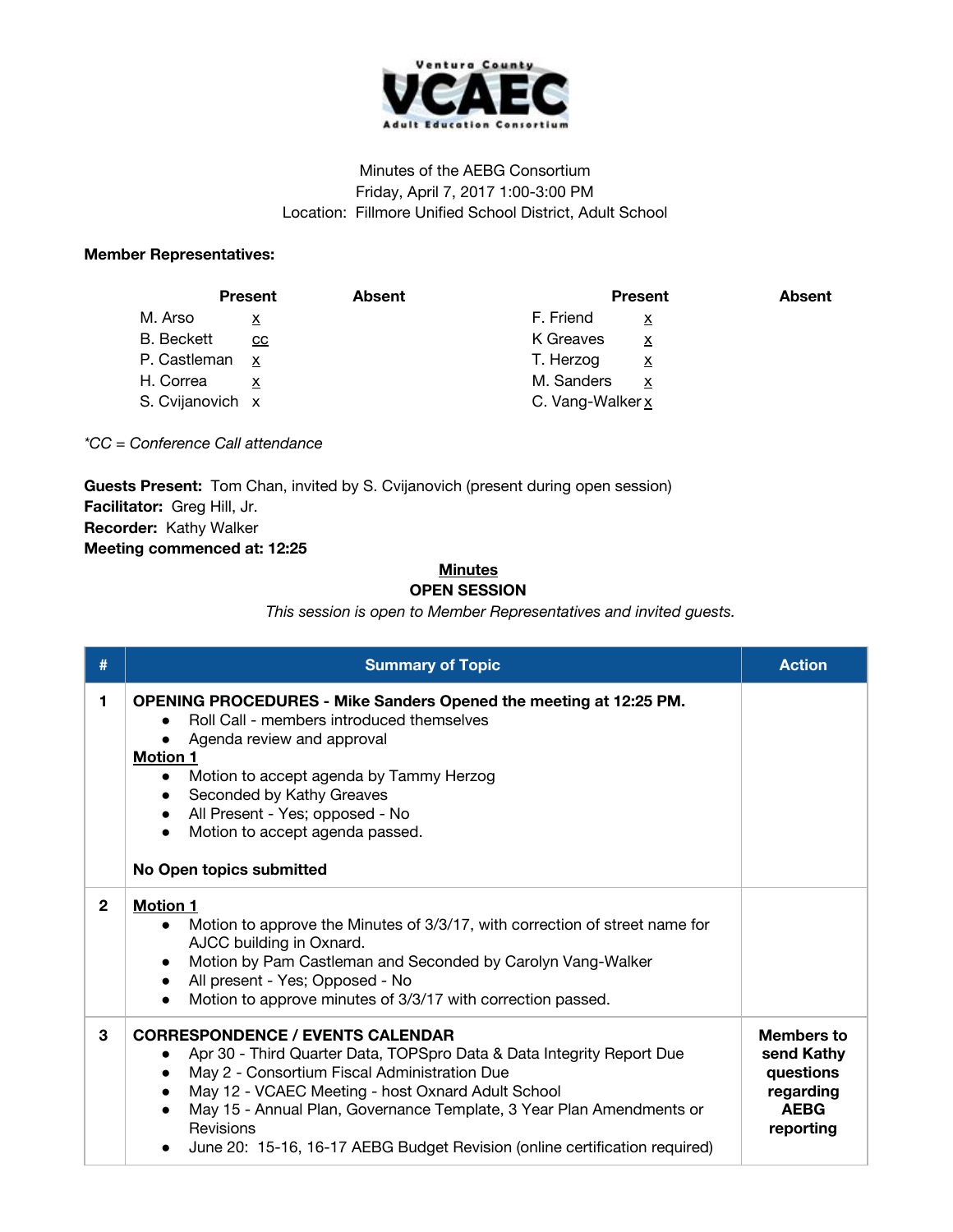| Pam asked if any members were going to the State CCAE conference in Long Beach?<br>A couple of members are sending people to this conference.                                                                                                                                                                                                                                                                                                                                                                                                                                                                                                                                                                                                                                                                                                                                                                                                                                                                                                                                                                                                                                                                                                                                                                                                                                                                                                                                                                                                                                                                                                                                                                                                                                                                                                                                                                                                                                                                                                                                                                                                                                                                                                                                                                                                                                                                                                                                                                                                                                                                                                     |                                                                            |
|---------------------------------------------------------------------------------------------------------------------------------------------------------------------------------------------------------------------------------------------------------------------------------------------------------------------------------------------------------------------------------------------------------------------------------------------------------------------------------------------------------------------------------------------------------------------------------------------------------------------------------------------------------------------------------------------------------------------------------------------------------------------------------------------------------------------------------------------------------------------------------------------------------------------------------------------------------------------------------------------------------------------------------------------------------------------------------------------------------------------------------------------------------------------------------------------------------------------------------------------------------------------------------------------------------------------------------------------------------------------------------------------------------------------------------------------------------------------------------------------------------------------------------------------------------------------------------------------------------------------------------------------------------------------------------------------------------------------------------------------------------------------------------------------------------------------------------------------------------------------------------------------------------------------------------------------------------------------------------------------------------------------------------------------------------------------------------------------------------------------------------------------------------------------------------------------------------------------------------------------------------------------------------------------------------------------------------------------------------------------------------------------------------------------------------------------------------------------------------------------------------------------------------------------------------------------------------------------------------------------------------------------------|----------------------------------------------------------------------------|
| <b>DISCUSSION</b><br>4<br>AJCC Partnership MOU Phase #2 - Pamela Castleman<br>What type of commitment VCAEC is willing to make as a partner<br>with AJCC?<br>Members expressed concern about the fiscal commitment.<br>$\blacksquare$<br>Directive says there will be some type of financial<br>$\blacksquare$<br>commitment.<br>VCAEC representative could promote what adult education<br>$\blacksquare$<br>programs are available to participants that come into the<br>AJCC.<br>Some members don't have additional personnel that they<br>$\blacksquare$<br>would be able to send as a VCAEC representative at AJCC.<br>Pam shared that her team would be able to assist all<br>$\blacksquare$<br>members of VCAEC if needed at AJCC. Are we looking at<br>funding a person?<br>Again, at this time there is no financial budget attached to<br>$\blacksquare$<br>partnership.<br>It was stated that the wording in the directive indicates that<br>$\blacksquare$<br>there will be a financial commitment. Even though the<br>directive is not coming from our local AJCC, members felt<br>that we would still need to abide by what the directive actually<br>states.<br>It was decided that Kathy will continue to try to set-up a tour<br>date. At the time of the tour, members can ask questions<br>regarding what the actual financial commitment might look<br>like as a partner.<br>VACE is willing to do a computer literacy class at AJCC but<br>$\blacksquare$<br>only if the cost is In-Kind.<br>Michele mentioned that the Simi Valley AJCC site is rather<br>small.<br>VCAEC will wait until September, when actual MOU with<br>$\blacksquare$<br>financial commitment is available before making a final<br>decision.<br>Dr. Adrian Palazuelos, Superintendent, Fillmore Unified School district, gave a<br>shout-out to what AEBG funds have done to help Fillmore. Fillmore is willing<br>to help the efforts of VCAEC in any way needed. He said that parents and<br>community members are coming through the doors for their programs. Mike<br>Sanders, VCAEC, Chair, shared that the consortium was happy to bring<br>Fillmore on board; and glad that as a consortium, we were able to provide<br>funds to fill the gap in Fillmore.<br>Note: 2017-18 Annual Planning Process was moved to closed session at 1:09<br>PM.<br>No action was taken during closed session.<br><b>Motion 1</b><br>Motion by Mike Sanders and Seconded by Pam Castleman to adjourn<br>$\bullet$<br>meeting<br>All present - Yes; Opposed - No<br>Motion to adjourn passed.<br>Meeting adjourned at 3:00 PM.<br><b>Additional Information:</b> | Pam to give<br>Kathy another<br><b>AJCC contact</b><br>for tour<br>(Nancy) |